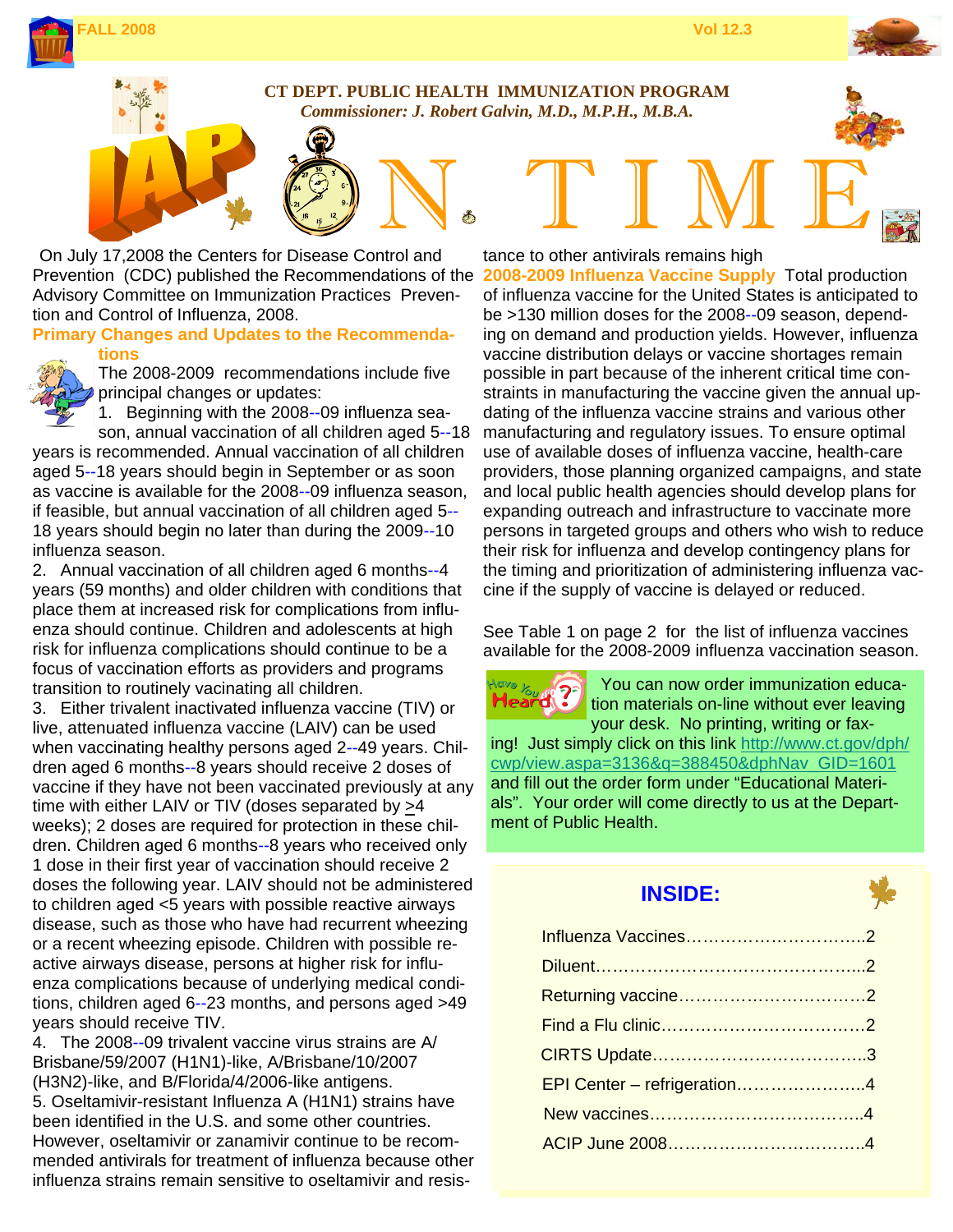



#### **Table 1 Approved Influenza vaccines for different age groups-United States, 2008-2009 season**

| <b>Vaccine</b> | Trade<br><b>Name</b> | <b>Manufacturer</b>     | <b>Presentation</b>                                                                     | Thimerasol (mcg<br>Hg/o.5mL dose                   | <b>Age Group</b>                                              | No. of<br>doses                                | Route                                            |
|----------------|----------------------|-------------------------|-----------------------------------------------------------------------------------------|----------------------------------------------------|---------------------------------------------------------------|------------------------------------------------|--------------------------------------------------|
| <b>TIV</b>     | <b>Fluzone</b>       | <b>Sanofi Pasteur</b>   | 0.25 mL pre-filled syringe<br>O.5 mL pre-filled syringe<br>$0.5$ mL vial<br>5.0 mL vial | $\mathbf{0}$<br>$\mathbf{0}$<br>$\mathbf{0}$<br>25 | $6-35$ mos<br>$>36$ mos<br>$> 36$ mos<br>$\geq 6 \text{ mos}$ | $1$ or $2$<br>1 or $2$<br>1 or $2$<br>1 or $2$ | <b>IM</b><br><b>IM</b><br><b>IM</b><br><b>IM</b> |
| <b>TIV</b>     | Fluvirin             | Novartis Vaccine        | 5.0 mL multi-dose vial<br>0.5 mL pre-filled syringe                                     | 24.5<br>< 1.0                                      | $\geq$ 4 yrs<br>$\geq$ 4 yrs                                  | 1 or $2$<br>1 or $2$                           | IM<br>IM                                         |
| <b>TIV</b>     | <b>Fluarix</b>       | <b>GlaxoSmithKline</b>  | 0.5 mL pre-filled syringe                                                               | < 1.0                                              | $\geq$ 18 yrs                                                 |                                                | <b>IM</b>                                        |
| <b>TIV</b>     | FluLuval             | GlaxoSmithKline         | 5.0 mL multi-dose vial                                                                  | 25                                                 | $\geq$ 18 yrs                                                 |                                                | IM                                               |
| <b>TIV</b>     | Afluria              | <b>CSL Biotherapies</b> | 0.5 mL pre-filled syringe<br>5.0 mL multi-dose vial                                     | $\Omega$<br>25                                     | $\geq$ 18 yrs<br>$\geq$ 18 yrs                                |                                                | <b>IM</b>                                        |
| LAIV           | <b>FluMist</b>       | <b>MedImmune</b>        | 0.2 ml sprayer                                                                          | 0                                                  | $2-49$ yrs                                                    | 1or $2$                                        | <b>Intranasal</b>                                |

#### **From the desks of:**

#### **Maria Heinz, Carol Natitus & Claudia Soprano Your Vaccine Order Support Team 860-509-7929**

Diluent is shipped in combination with your MMR and Varicella vaccines. It is packed on the inside cover of your vaccine shipment box. When you receive your shipment, check the box **immediately** to make sure that the box contains the correct quantity of diluent for the lyophilized vaccine. Check the box carefully to ensure you didn't overlook it. If the diluent is missing, call the state Immunization Program. Don't throw out or return the box.



Diluents vary in their volume and may also vary in their ingredients. Some consist of sterile water only, but others may contain a variety of other substances that can be used to dissolve the lyophilized vaccine into a liquid, stabilize the reconstituted vaccine, and/or maintain the sterility of the reconstituted vaccine. **Diluents are not interchangeable.** 

Check that diluent is cool or at room temperature. Diluent should not be in direct contact with refrigerated/frozen packs. There should be an insulating barrier between the diluent and the refrigerated/ frozen packs, such as crumpled brown packing paper, bubble wrap, or some other barrier. The diluent for varicella vaccine is shipped with its vaccine but should not be placed in the container with the dry ice. Check the cold chain monitor to see if the vaccine or diluent has been exposed to temperatures outside the recommended range during transport.

**Diluents have an expiration date just like the vaccines so it** is important that you use those with short outdates first. If you don't, you may still have vaccines that are viable but that has expired diluent.

When your vaccine shipment arrives, it is good practice to check your vaccine order carefully. Compare the contents with the invoice. Is your order complete? Are you missing any vaccine? Did you receive vaccines that you did not order? If you find anything wrong, call us so we can address the problem. Keep your invoice; we may need it to resolve the issue. Don't wait until it's too late.

D. Did you know that McKesson Customer Care's most frequent call from CDC pro- $\bullet$   $\bullet$ 

grams is about requests for return labels and return boxes? McKesson wants to make returning empty boxes and expired/wasted vaccines as efficient and easy as possible for all grantees and providers. All of McKesson's boxes are sent out to providers with the return label already affixed, Below is a picture of what a box looks like with the return label already affixed to the inside flap. Please review the picture and feel free to share with others.

Providers have been so successful returning boxes to McKesson to be re-used/recycled, that sometimes they simply don't have a box to return expired/wasted vaccines. Therefore, it would be helpful for all providers to keep at least one return box available for returning expired vaccine.



TO FIND A FLU CLINIC IN YOUR AREA CALL: **888-NO-TO-FLU**  (888-668-6358) OR VISIT: **www.alact.org**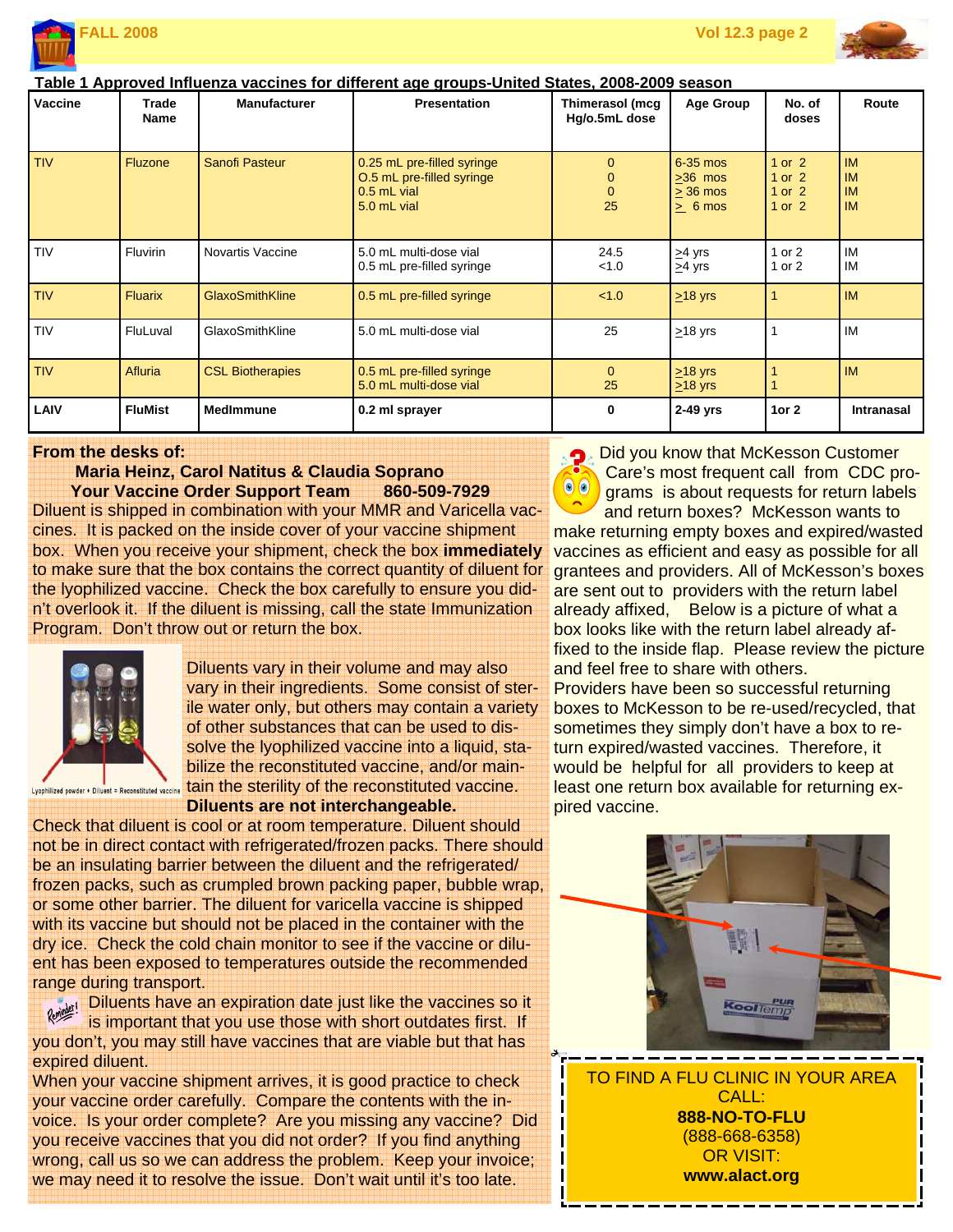



860-448-4882 x352

**Naugatuck Valley**  Elizabeth Green 203-881-3255

**New Britain**  Ramona Anderson 860-612-2777

> **New Haven**  Jennifer Hall 203-946-7097

**Northeast District**  Danielle DaSilva 860-928-6541 X2013

> **Norwalk**  Pam Bates 203-854-7728

**Stamford**  Cinthia Vera 203-977-5098

**Torrington**  Sue Sawula 860-489-0436

**Waterbury**  Randy York 203-346-3907

**West Haven**  Betty Murphy 203-937-3665

**Windham**  vacant 860-423-4534

**Other areas**  Johanna Castaneda 860-509-7241



### **Let's Go for the Gold,…I mean Goal!**

- 1. Hospitals can ensure that all new parents complete the CIRTS enrollment form.
- 2. Pediatric and family practices/clinics can encourage enrollment into CIRTS.
- *3.* To enroll a child into CIRTS, obtain CIRTS enrollment forms from the CIRTS website http://www.ct.gov/dph/cwp/view.asp?a=3136&q=388268 or call us at (860) 509-7929.

## **Let's Go for the Gold,…I mean Goal!**

- 1. Review your 7 & 19 month Compliancy Reports and recall any kids not UTD.
- 2. Review your CIRTS Coverage Rates. Contact Nancy Caruk @ 860-509-7912 with ????.
- 3. Call Your Local IAP or CIRTS to request a "Late List" of children who are not UTD in CIRTS.

**EVENT: ENROLLMENT into CIRTS!** 

**Healthy People 2010 Goal: >95% participation in an immunization registry among children 0-6 years old** 

*RESULTS:* **CT, 84% Enrollment into CIRTS (11% CIRTS refusal rate)** 





**CIRTS –** statewide-computerized registry that maintains immunization records on children up to six years of age

**NIS –** a large on-going telephone sample survey of immunization coverage among pre-school age children.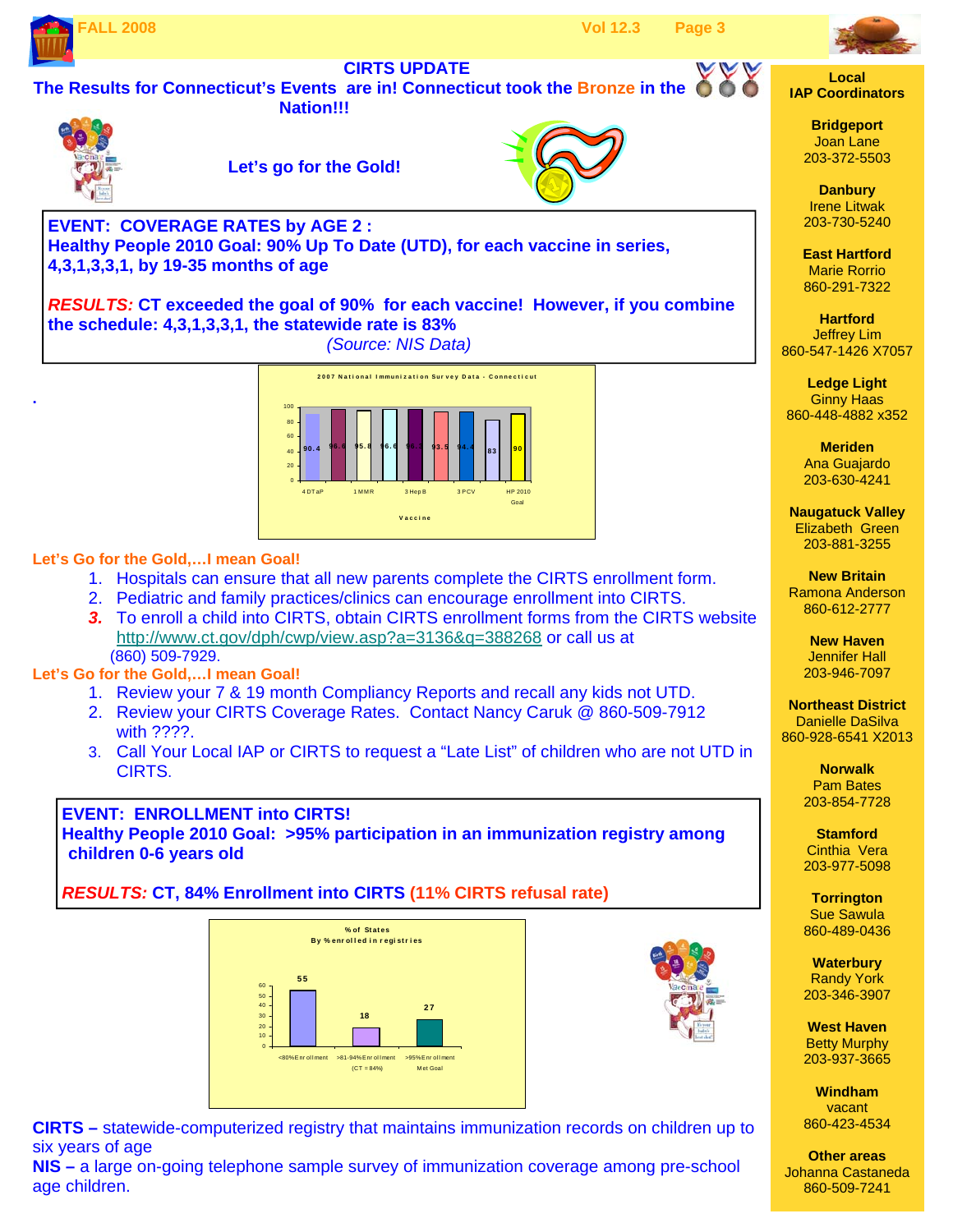

CDC clarified the vaccine management requirements for providers participating in the Vaccine For Children (VFC) program.

1. Certified thermometers by all VFC-enrolled providers in all vaccine storage units.

2. Elimination of "dorm-style" refrigerators as permanent storage units for VFC vaccine by December 31, 2009, for currently enrolled-VFC providers. These requirements are immediate for newly enrolling VFC providers. CDC defines "dorm-style" refrigerators as a small combination refrigerator/freezer unit that is outfitted with one external door, an evaporator plate (cooling coil) which is usually located inside an ice-maker compartment (freezer) within the refrigerator, and is void of a temperature alarm device. Its temperature control sensor reacts to the temperature of the evaporator rather than the general air in the storage compartment. When the compressor is on, the evaporator cools to lower the temperature in the refrigerator, in most cases to below 0°C. The problem with dorm-style refrigerators is that they place vaccine at a high risk of freezing. Ideally, vaccine storage units should be temperature-monitored/alarm-equipped stand-alone refrigerators and stand-alone freezers. These units, unlike the dorm-style units, will have an evaporator that is located behind the surface of the walls, the back of the refrigerator compartment or, in most cases in the back of the unit.

"Dorm-style" refrigerators are still acceptable as temporary storage in limited situations. They should only be used to store a provider's single-day supply of refrigerated vaccines and these vaccines should be returned to the main refrigerator storage unit at the end of each day. These refrigerators used as temporary storage for VFC vaccine must have a dedicated certified thermometer in place, and the temperature must be monitored and recorded twice a day.



NEW VACCINES APPROVED KINRIX™ On June 24, 2008 the FDA licensed this new vaccine. The vaccine contains Diphtheria and Tetanus Toxoids and Acellular Pertussis

Adsorbed and Inactivated Poliovirus Vaccine. It is indicated for active immunization against diphtheria, tetanus, pertussis, and poliomyelitis as the fifth dose in the diphtheria, tetanus, and acellular pertussis (DTaP) vaccine series and the fourth dose in the inactivated poliovirus vaccine (IPV) series in children 4 through 6 years of age whose previous DTaP vaccine doses have been with INFANRIX ® and/or PEDIARIX ® for the first three doses and INFAN-RIX ® for the fourth dose.

PENTACEL® The FDA licensed the vaccine on June 23, 2008. It is a combination vaccine that includes: diphtheria, tetanus, acellular pertussis, polio and Hib antigens. It is approved for administration as a four–dose series at 2, 4, 6 and 15-18 months of age. The vaccine is approved for use in infants and children 6 weeks through 4 years of age (prior to the fifth birthday).

#### **ADVISORY COMMITTEE ON IMMUNIZATION PRAC-TICES (ACIP) UPDATE June 25-26, 2008**

New Provisional Recommendations-ACIP approved provisional recommendations for the Prevention of Rotavirus Gastroenteritis among Infants and Children to include the new rotavirus vaccine licensed on April 3,2008. Rotarix® is administered orally in a 2-dose series given at ages 2 and 4 months. The first dose is administered from ages 6 weeks through 14 weeks 6 days. Minimum interval between doses is 4 weeks. All doses should be administered by 8 months. ACIP does not express a preference for which rotatvirus vaccine to use but recommends that the series be completed with the same product, whenever possible.

Next scheduled ACIP meeting October 22-23, 2008



#### Keeping Connecticut Healthy

**410 Capitol Avenue, MS # 11 MUN P.O. Box 340308 Hartford, CT 06134-0308 Phone: (860) 509-7929 www.ct.gov/dph** 

**Co-Editors: Debbye Rosen, BSN,MS Vincent Sacco, MS, Program Manager Melinda Mailhot, BS, MSPH** 

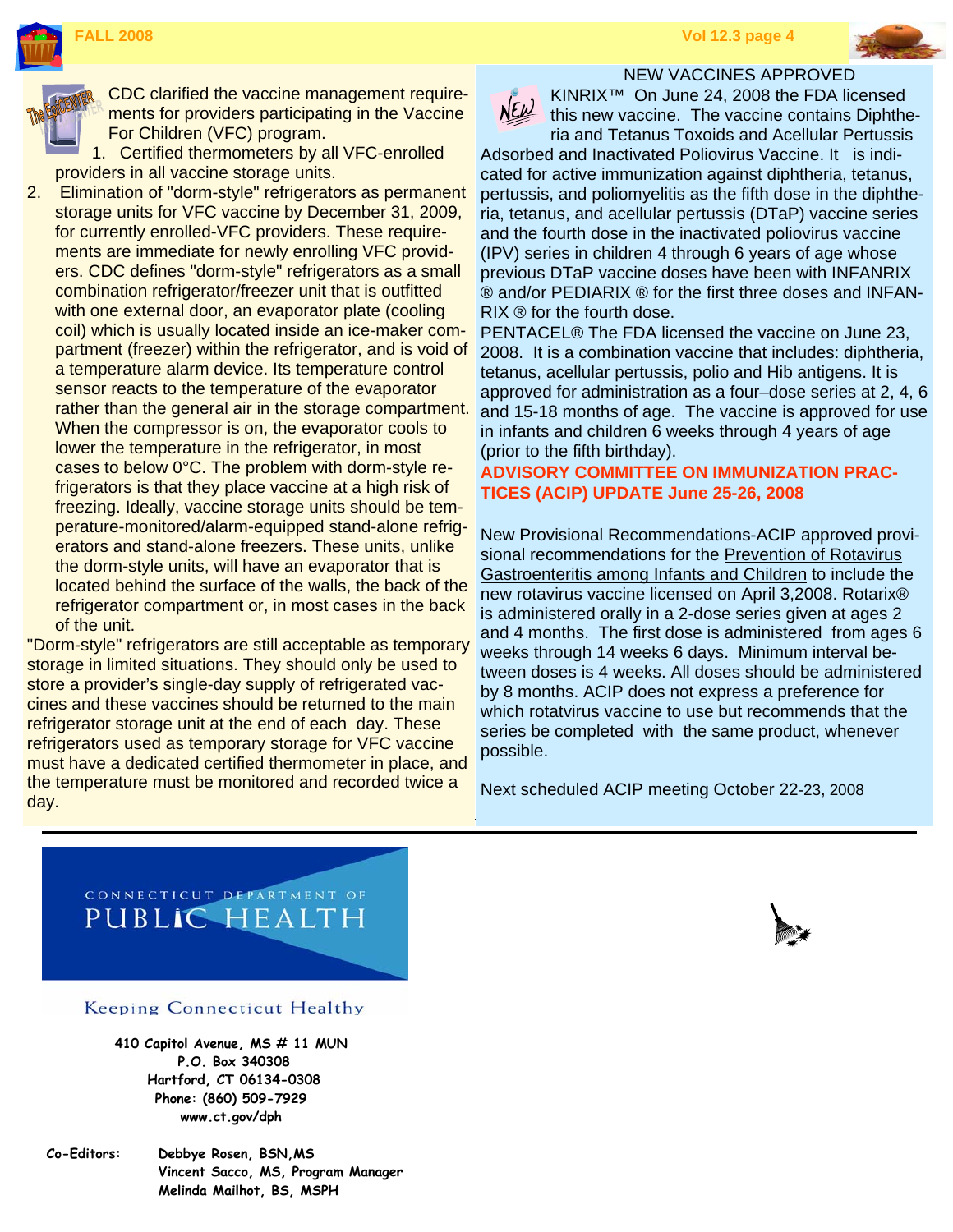*Congratulations to the Following Practices for Achieving*  $a \ge 90 - 94\%$  *Immunization Rate on CIRTS Enrolled Children Born in 2005*

Alliance Medical Group/Mathew Main Street Pediatrics Avon Pediatrics Mansfield Pediatrics Baker Pediatrics and the Middlesex Pediatrics Bridgeport Hospital Primary Care Naugatuck Pediatrics Bristol Pediatric Center Park Street Pediatrics Branford Pediatric & Allergy/Clinton Dr. Nima Patel Candlewood Valley Pediatrics Pediatric & Adolescent Medicine/Cheshire Center for Advanced Pediatrics/Norwalk Pediatric Associates/Bristol Center for Pediatric Medicine/Danbury Pediatric Associates/Western CT Community Health Center/Meriden Pediatric Care Center Community Health Center/New Britain Pediatric Health Care/Bridgeport Community Health Center/Norwalk Pediatric Health Care/Fairfield Community Health Center/Staywell Pediatric Health Care/Huntington CT Valley Pediatric Center Pediatric Health Center/Danbury Day/Kimball Pediatric Center entitled and Pedicorp/Windsor Doctors' Pediatric/Wilton Pioneer Valley Pediatrics East Hartford Community Health Care Prakash Pediatrics East Shore Pediatrics Ridgefield Pediatric Associates Ellington Pediatrics Rocky Hill Medical Center FairHaven Community Health Center Shoreline Pediatrics/Madison Farmington Pediatrics The Somerset Family Health Care Farmington Valley Pediatrics South Windsor Pediatrics Fote & Schwab MD's Staywell Pedi-Private Dr. Sobhy Ghabrial Dr. Neil Stein Gold Star Pediatrics Stamford Pediatrics/Darien Greenwich Hospital Ambulatory Pediatrics Stamford Pediatrics/Stamford Grove Hill/New Britain **Britain** Dr. Robert Toscano Grove Hill/Newington United Community & Family Services Grove Hill/Plainville Vernon Pediatrics Hartford Area Pediatrics Westone Pediatrics Hospital of Central CT/NBGH Whitney Pediatrics & Adolescent Medicine Kid's Choice/E Casas Willows Pediatric Group Dr. Uwe Koepke Windham Primary Care Long Wharf Pediatric & Adolescent Medicine Yale Health Plan Pediatrics

Brookside Pediatrics Pediatric & Adolescent Health Care/Ansonia Child Care Associates/Danbury Pediatric & Adolescent Medicine/Middletown Dr. Jeannette Chinchilla Pediatric & Medical Associates/New Haven Dr. Leonard Forner St Raphael's Family Medical Health Care Center